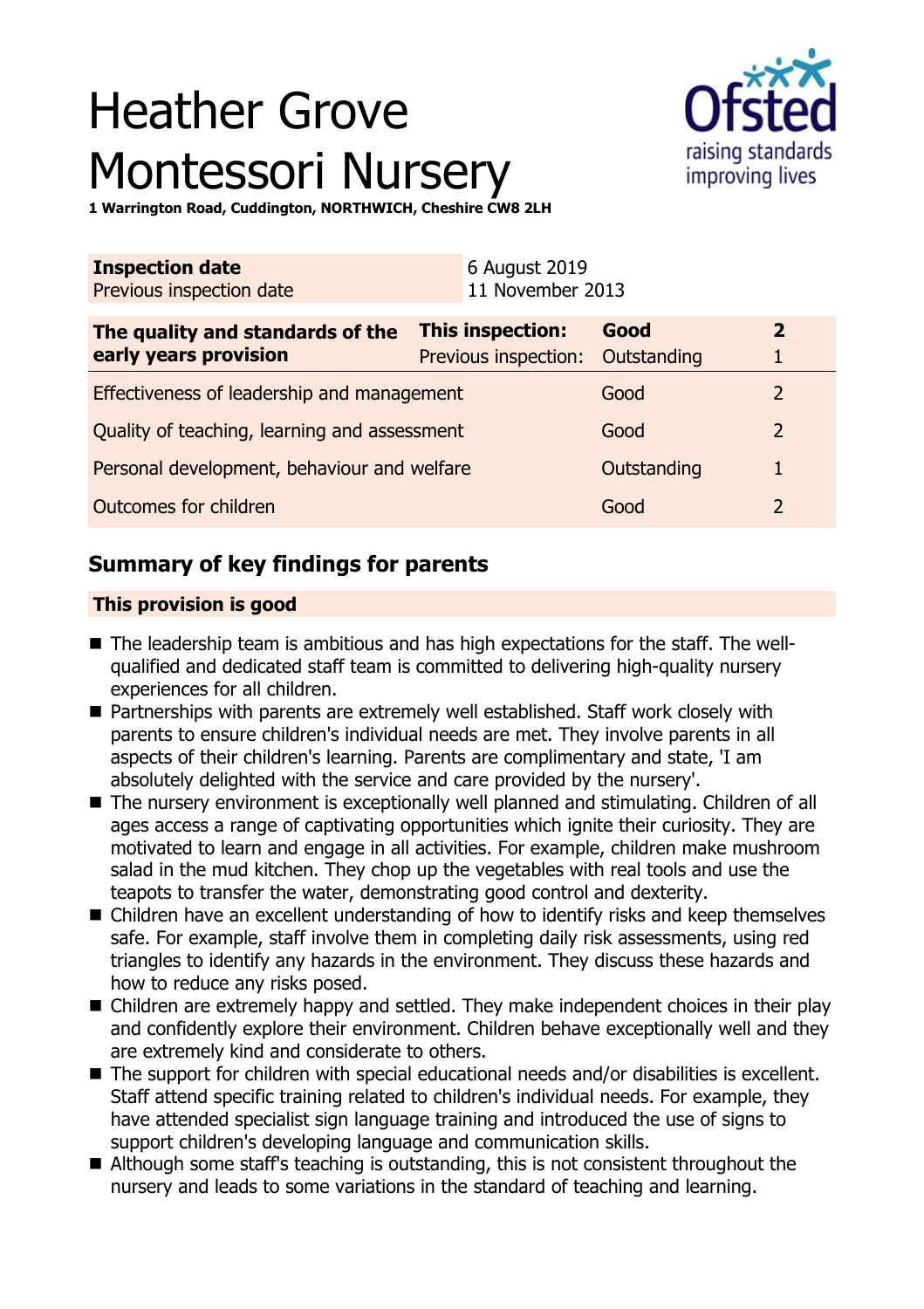## **What the setting needs to do to improve further**

## **To further improve the quality of the early years provision the provider should:**

 $\blacksquare$  improve the monitoring of staff to support greater consistency in teaching practice throughout the nursery, to raise the quality to a higher level.

## **Inspection activities**

- $\blacksquare$  The inspector took a tour of the nursery with the manager, including the outdoor environment.
- $\blacksquare$  The inspector spoke with staff and children during the inspection. She observed the quality of teaching during activities indoors and outside, and assessed the impact this has on children's learning.
- $\blacksquare$  The inspector held a meeting with the leadership team. She discussed self-evaluation processes and looked at relevant documentation and evidence of the suitability of staff working in the nursery.
- $\blacksquare$  The inspector took part in joint observations with the manager.
- $\blacksquare$  The inspector spoke to some parents during the inspection and took account of their views.

## **Inspector**

Rachel Strutt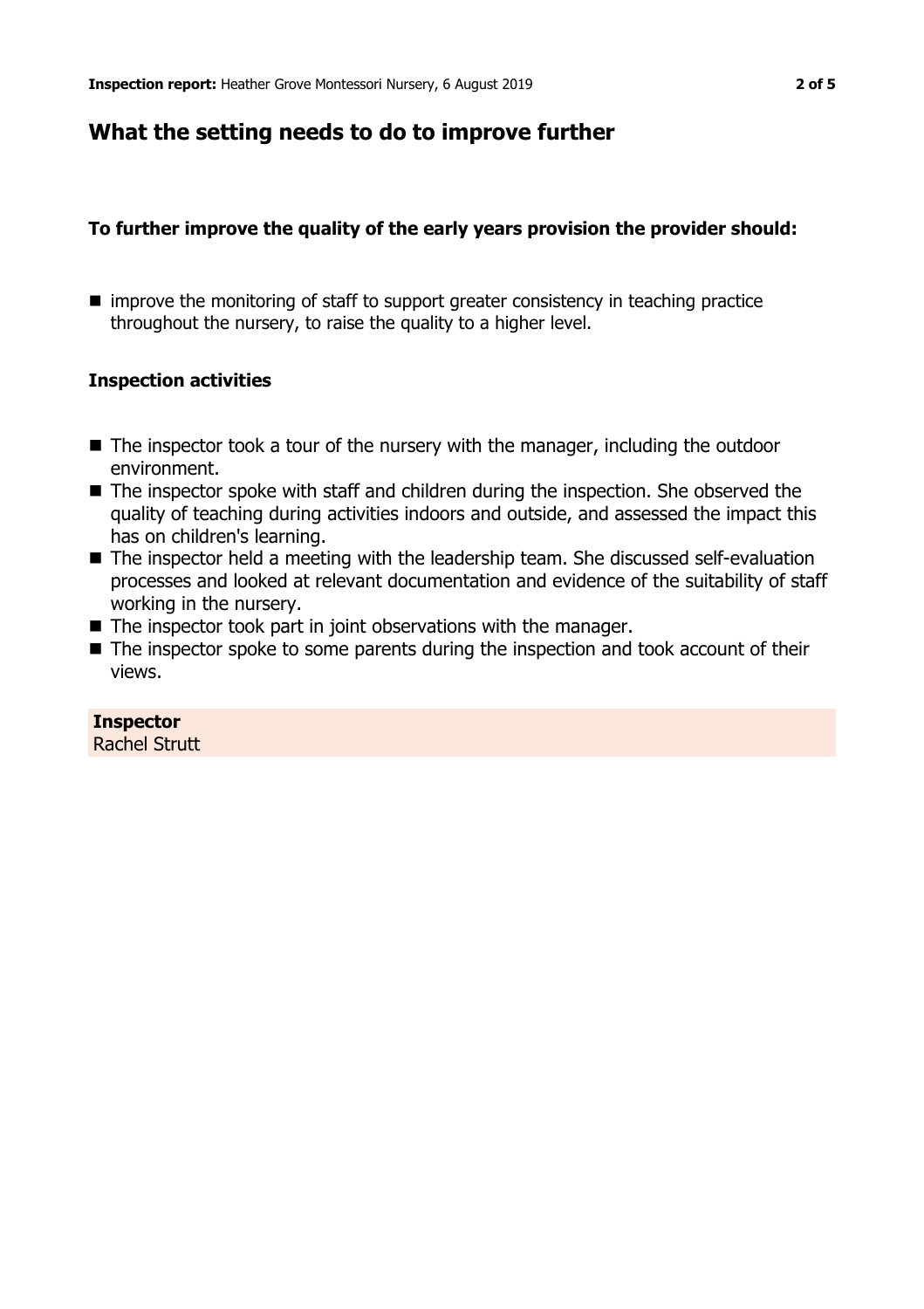## **Inspection findings**

## **Effectiveness of leadership and management is good**

The arrangements for safeguarding are effective. The manager and the staff team have good knowledge and understanding of safeguarding procedures, including wider child protection concerns. Staff understand local referral procedures well and know what to do if they have concerns about a child's welfare. Partnerships with external agencies are well established to further support children's well-being. Staff are encouraged to attend training courses to further develop their practice and update their knowledge. Members of the management team closely monitor and evaluate the effectiveness of the nursery environment. They actively seek the views of others, including staff, parents and children, which supports them to meet the needs of all children successfully. Leaders and managers are good role models for staff and confidently demonstrate their good practice.

## **Quality of teaching, learning and assessment is good**

All staff have a good understanding of how children learn. They plan well for children's interests and stage of development. This allows staff to build on what children already know and can do successfully. Children are given time to solve problems for themselves and staff promote independent thinking. For example, children work together using the large-scale equipment to create a ball shoot. They develop their critical thinking skills as they decide how to do this and access the required resources to support them to achieve their goal. They beam with pride at their accomplishment and their happiness is evident as other children come to join in the fun. Children have extensive opportunities to build on their literacy skills. Younger children giggle with delight while they join in with familiar action rhymes. Older children select books for themselves and enjoy the stories on offer.

## **Personal development, behaviour and welfare are outstanding**

Staff consistently praise children's achievements and perseverance. Children are rapidly developing their independence skills from a very young age and are learning to be responsible. Staff foster confidence and encourage a can-do attitude about what children can achieve. For example, even the youngest children serve meals to their friends and pour their own drinks. Staff nurture children's self-esteem and emotional well-being extremely well. Relationships between the children and their key person are exceptionally strong. Staff know all of the children within the nursery. This gives children a strong sense of belonging. Children develop excellent physical skills. The extensive range of resources on offer promote both their large- and small-muscle development.

## **Outcomes for children are good**

Children make good progress from their developmental starting points. Staff successfully support children's speech and language development. They engage children in conversation and listen intently, allowing time for children to respond and offer their own ideas. Babies babble and make sounds. Toddlers express their wants and needs, and pre-school children confidently share their thoughts and ideas. All children are gaining the skills required for their next stage of learning and the eventual move to school.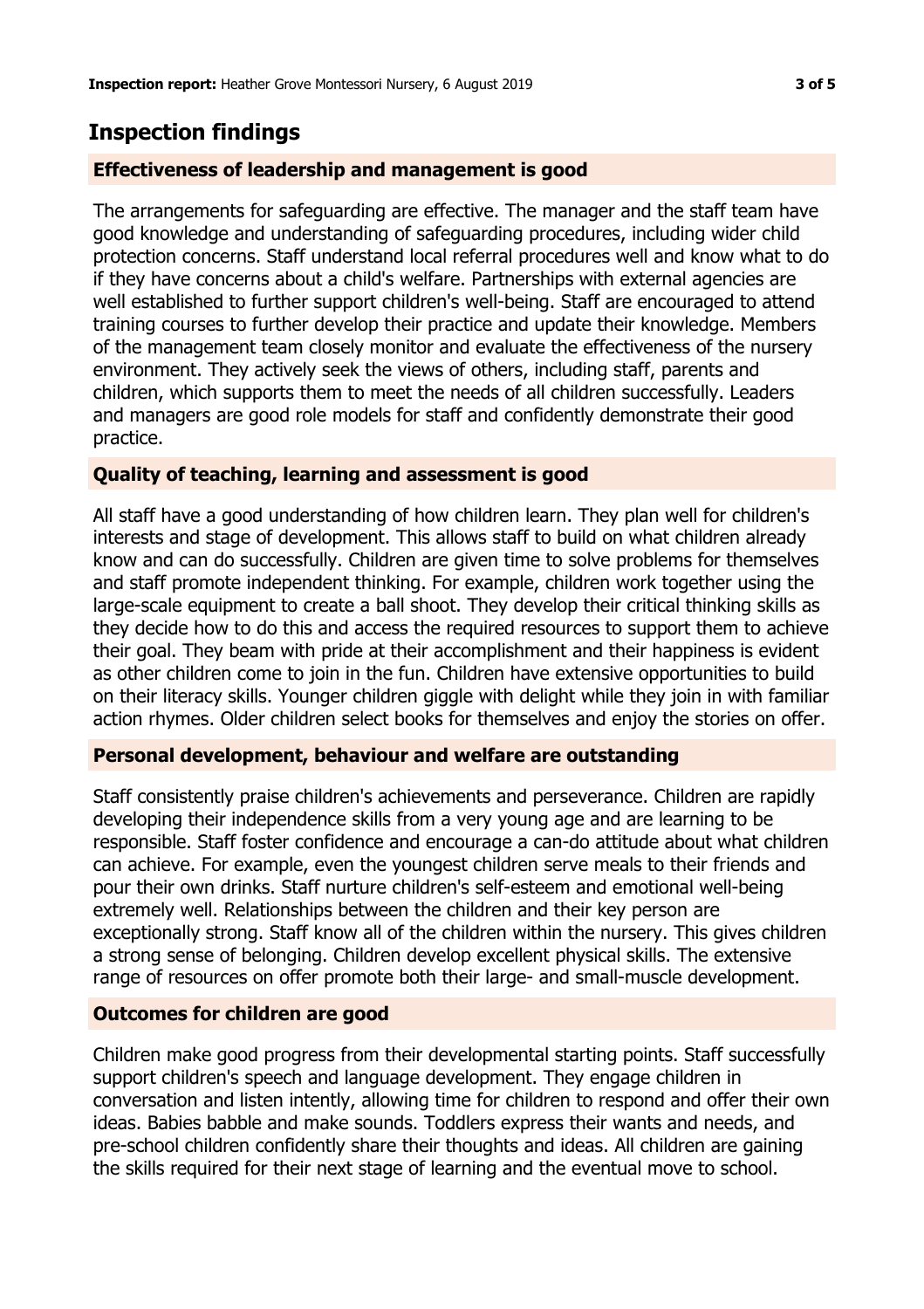## **Setting details**

| Unique reference number                             | EY461301                                                                             |  |
|-----------------------------------------------------|--------------------------------------------------------------------------------------|--|
| <b>Local authority</b>                              | <b>Cheshire West and Chester</b>                                                     |  |
| <b>Inspection number</b>                            | 10109844                                                                             |  |
| <b>Type of provision</b>                            | Childcare on non-domestic premises                                                   |  |
| <b>Registers</b>                                    | Early Years Register, Compulsory Childcare<br>Register, Voluntary Childcare Register |  |
| Day care type                                       | Full day care                                                                        |  |
| <b>Age range of children</b>                        | $0 - 4$                                                                              |  |
| <b>Total number of places</b>                       | 41                                                                                   |  |
| Number of children on roll                          | 77                                                                                   |  |
| Name of registered person                           | Holly Grange Montessori Nursery (Cuddington)<br>Limited                              |  |
| <b>Registered person unique</b><br>reference number | RP532499                                                                             |  |
| <b>Date of previous inspection</b>                  | 11 November 2013                                                                     |  |
| <b>Telephone number</b>                             | 01606889888                                                                          |  |

Holly Grange Montessori Nursery registered in 2013. The nursery employs 17 members of childcare staff. Of these, 16 hold appropriate early years qualifications at level 3 and above. The nursery is open Monday to Friday, from 8am to 6pm, for 51 weeks of the year. It operates in line with the Montessori educational philosophy. The nursery provides funded early education for two-, three- and four-year-old children.

This inspection was carried out by Ofsted under sections 49 and 50 of the Childcare Act 2006 on the quality and standards of provision that is registered on the Early Years Register. The registered person must ensure that this provision complies with the statutory framework for children's learning, development and care, known as the early years foundation stage.

Any complaints about the inspection or the report should be made following the procedures set out in the guidance Complaints procedure: raising concerns and making complaints about Ofsted, which is available from Ofsted's website: www.ofsted.gov.uk. If you would like Ofsted to send you a copy of the guidance, please telephone 0300 123 4234, or email [enquiries@ofsted.gov.uk.](mailto:enquiries@ofsted.gov.uk)